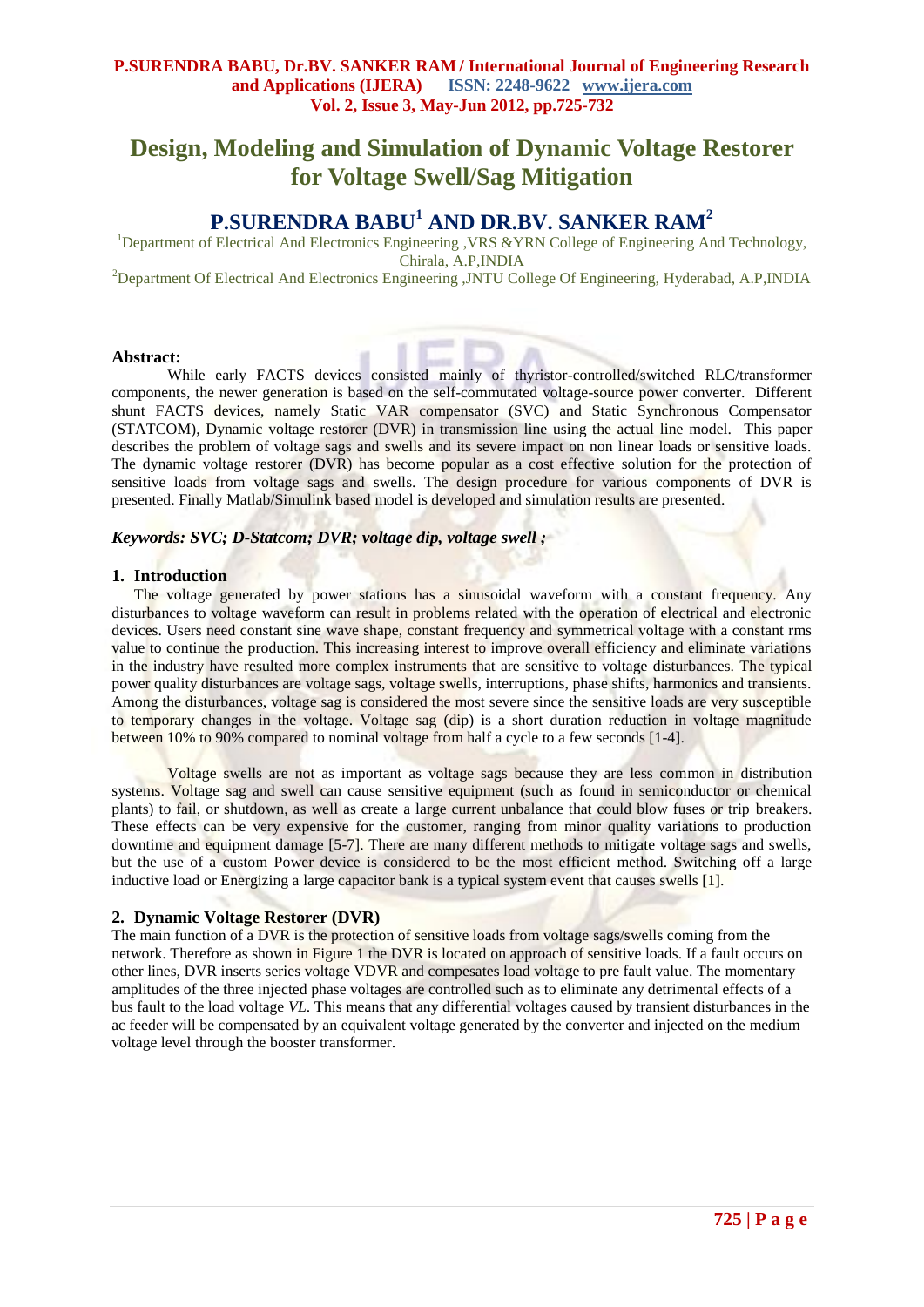

Fig.1 Basic Configuration of DVR

The DVR works independently of the type of fault or any event that happens in the system, provided that the whole system remains connected to the supply grid, i.e. the line breaker does not trip. For most practical cases, a more economical design can be achieved by only compensating the positive and negative sequence components of the voltage disturbance seen at the input of the DVR. This option is Reasonable because for a typical distribution bus configuration, the zero sequence part of a disturbance will not pass through the step down transformer because of infinite impedance for this component. The DVR has two modes of operation which are: standby mode and boost mode. In standby mode (*VDVR=*0), the booster transformer's low voltage winding is shorted through the converter. No switching of semiconductors occurs in this mode of operation, because the individual onverter legs are triggered such as to establish a short-circuit path for the transformer connection. Therefore, only the comparatively low conduction losses of the semiconductors in this current loop contribute to the losses. The DVR will be most of the time in this mode. In boost mode (*VDVR>*0), the DVR is injecting a compensation voltage through the booster transformer due to a detection of a supply voltage disturbance [4].

## **3. Design of various components of DVR**

#### *3.1 Device Currents Selection*

The IGBT and DIODE currents can be obtained from the load current by multiplying with the corresponding duty cycles. Duty cycle,  $d = \frac{1}{2}(1 + K \text{msinot}).$ 

Where,  $m = \text{modulation index } K = +1$  for IGBT, -1 for Diode.

$$
i_{ph} = \sqrt{2} I \sin(\omega t - \phi)
$$

Where  $i = RMS$  value of the load (output) current,  $\emptyset$  = Phase angle between load voltage and current.

Then the device current can be written as follows.

$$
i_{\text{device}} = \frac{\sqrt{2}}{2} I \sin(\omega t - \varphi) * (1 + km \sin \omega t)
$$

The average value of the device current over a cycle is calculated as

$$
i_{avg} = \frac{1}{2\pi} \int_{\theta}^{\pi} \frac{\sqrt{2}}{2} I \sin(\omega t - \theta) * (I + k \text{ msin}\omega t) d\omega t
$$

$$
= \sqrt{2} I \left[ \frac{1}{2\pi} + \frac{Km}{8} \cos \theta \right]
$$

The device RMS current can be written as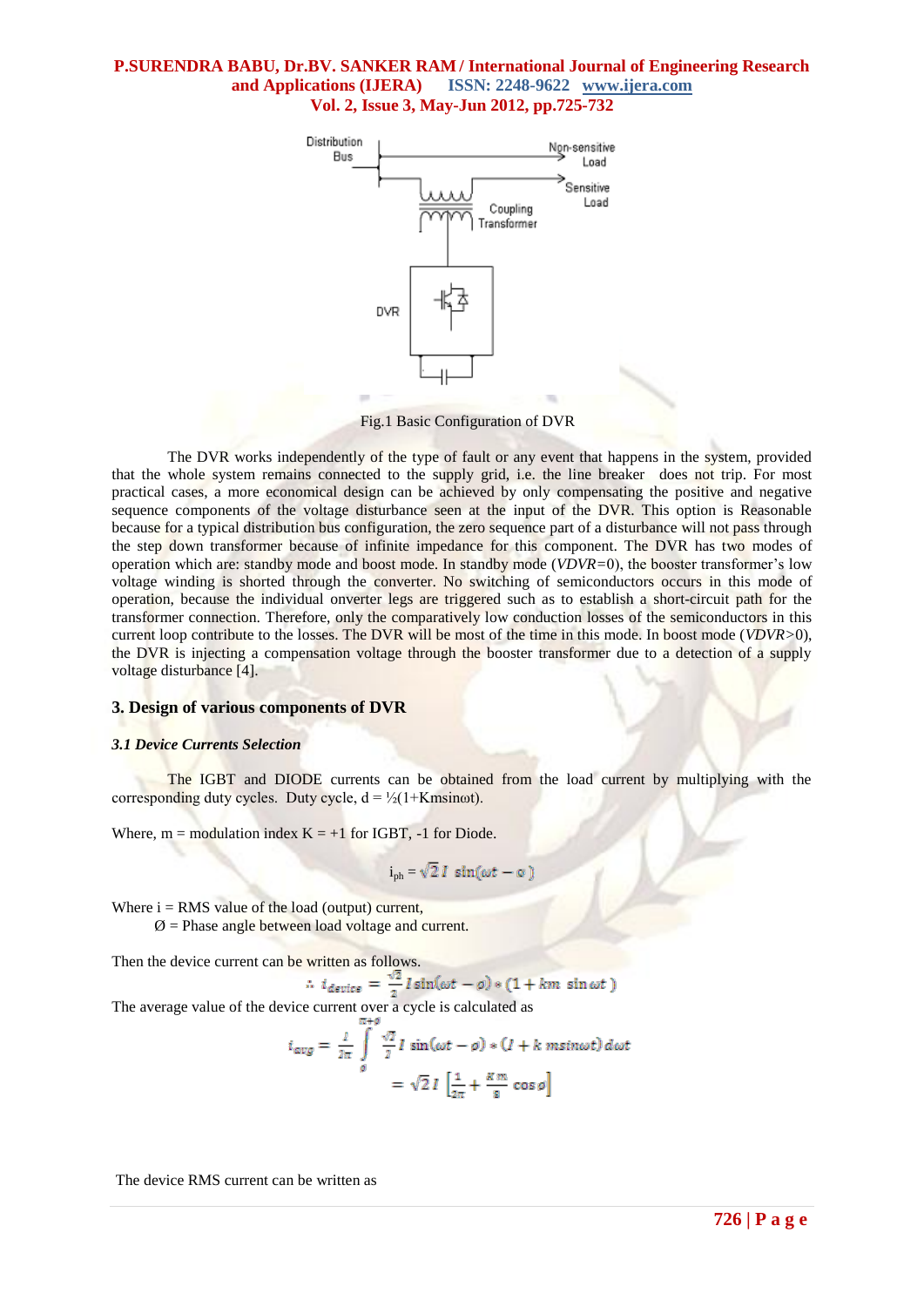$$
i_{rms} = \sqrt{\int_{g}^{\pi+\theta} \frac{1}{2\pi} \left(\sqrt{2} \, I \sin(\omega t - \varphi)\right)^2 \ast \frac{1}{2} \ast \left((I + k \, m\sin\omega t)\, d\omega t\right)}
$$

$$
= \sqrt{2} \, I \sqrt{\left[\frac{1}{8} + \frac{R \, m}{3\pi} \cos\varphi\right]}
$$

#### *3.2 IGBT Loss Calculation*

IGBT loss can be calculated by the sum of switching loss +conduction loss. Where conduction loss can be calculated  $P_{on (IGBT)} = V_{ceo} * I_{avg (igbt)} + I_{rms (igbt)}^2 * r_{ceo}$ 

$$
I_{avg(jgt)} = \sqrt{2} I \left[ \frac{1}{2\pi} + \frac{m}{g} \cos \theta \right]
$$

$$
I_{rms(jgt)} = \sqrt{2} I \sqrt{\left[ \frac{1}{8} + \frac{m}{3\pi} \cos \theta \right]}
$$

Values of  $V_{ceo}$  and  $r_{ceo}$  at any junction temperature can be obtained from the output characteristics (Ic vs. Vce) of the IGBT as shown in fig 2.



Fig 2:IGBT output characteristics

The switching losses are the sum of all turn-on and turn-off energies at the switching events<br> $E_{sw} = E_{on} + E_{off} = a + b I + c I^2$ 

Assuming the linear dependence, switching energy Here  $V_{DC}$  is the actual DC-Link voltage and  $V_{nom}$  is the DC-Link Voltage at which  $E_{sw}$  is given.

$$
E_{sw} = (a + b I + c I^2) * \frac{V_{DC}}{V_{nom}}
$$

Switching losses are calculated by summing up the switching energies.

$$
P_{\rm sw} = \frac{1}{T_o} \sum_n E_{\rm sw} \ (i
$$

Here 'n' depends on the switching frequency.

$$
P_{\text{sw}} = \frac{1}{T_o} \sum_{n} (a + b \ I + c \ I^2)
$$
  
= 
$$
\frac{1}{T_o} \left[ \frac{a}{2} + \frac{b \ I}{\pi} + \frac{c \ I^2}{4} \right]
$$

After considering the DC-Link voltage variations switching losses of the IGBT can be written as follows.

$$
P_{\text{sw}(IGBT)} = f_{\text{sw}} \left[ \frac{a}{2} + \frac{b}{\pi} + \frac{c}{4} \right] * \frac{V_{DC}}{V_{\text{nom}}}
$$

So, the sum of conduction and switching losses gives the total losses.

$$
P_{T(iGBT)} = P_{on(iGBT)} + P_{sw(iGBT)}
$$

#### *3.3 Diode Loss Calculation*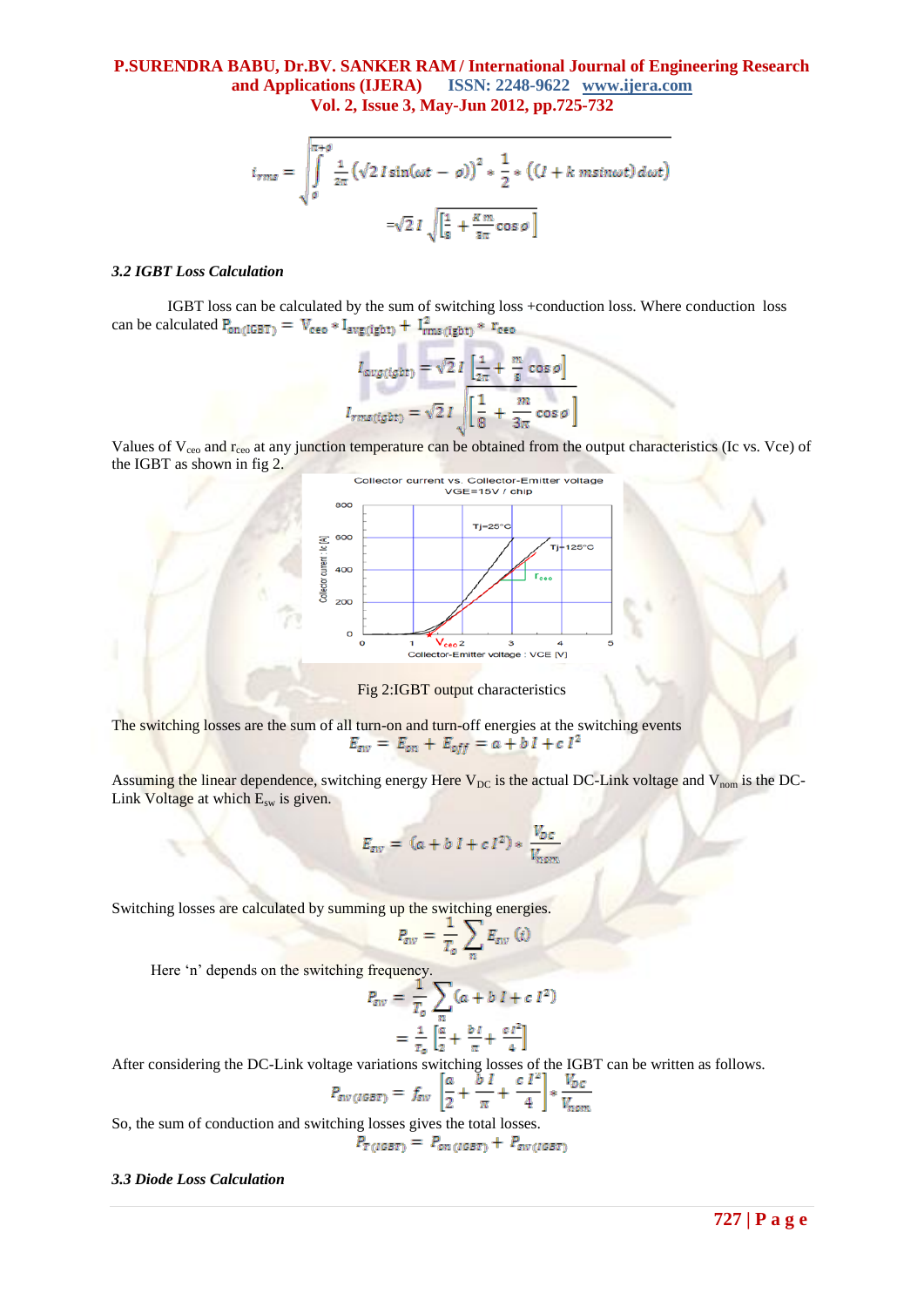The DIODE switching losses consists of its reverse recovery losses and the turn-on losses are negligible.

$$
E_{rec} = a + b I + c I^2
$$
  

$$
P_{sw(DIODE)} = f_{sw} \left[ \frac{a}{2} + \frac{b I}{\pi} + \frac{c I^2}{4} \right] * \frac{V_{DC}}{V_{nom}}
$$

So, the sum of conduction and switching losses gives the total DIODE looses.

$$
P_{T(DIODE)} = P_{on(DIODE)} + P_{sw(DIODE)}
$$

The total loss per one switch (IGBT+DIODE) is the sum of one IGBT and DIODE loss.

 $P_T = P_{T(iGBT)} + P_{T(DIODE)}$ 

#### *3.4 Average Thermal Calculation*

The junction temperatures of the IGBT and DIODE are calculated based on the device power losses and thermal resistances. The thermal resistance equivalent circuit for a module is shown in Fig 3. In this design the thermal calculations are started with heat sink temperature as the reference temperature. So, the case temperature from the model can be written as follows.

$$
T_c = P_T R_{th(c-h)} + T_h
$$

Here  $R_{th(c-h)}$  = Thermal resistance between case and heat sink

 $P_T$  = Total Power Loss (IGBT+DIODE)

IGBT junction temperature is the sum of the case temperature and temperature raise due to the power losses in the IGBT.

$$
T_{j(iGBT)} = P_{T(iGBT)} R_{th(j-c)iGBT} + T_c
$$

DIODE junction temperature is the sum of the case temperature and temperature raise due to the power losses in the DIODE.

$$
T_{j(DDDE)} = P_{T(DIDDE)} R_{th(j-c)DIDDE} + T_c
$$

The above calculations are done based on the average power losses computed over a cycle. So, the corresponding thermal calculation gives the average junction temperatures. In order to make the calculated values close to the actual values, transient temperature values are to be added to the average junction temperatures.



Fig. 3 Thermal resistance equivalent circuit

#### *2.1. DC capacitor Selection*

The required capacitance for each cell depends on the allowable ripple voltage and the load current. The rms ripple current flowing into the capacitor can be written as follows and the ripple current frequency is 6 times the load current frequency.

$$
I_c = -\frac{I}{V_{dc}} \frac{1}{2} \left( |U_{ac}| * K + I \omega L \right) \sin(2\omega t)
$$

Since the value of  $L'$  is very small, the above equation can be written as below.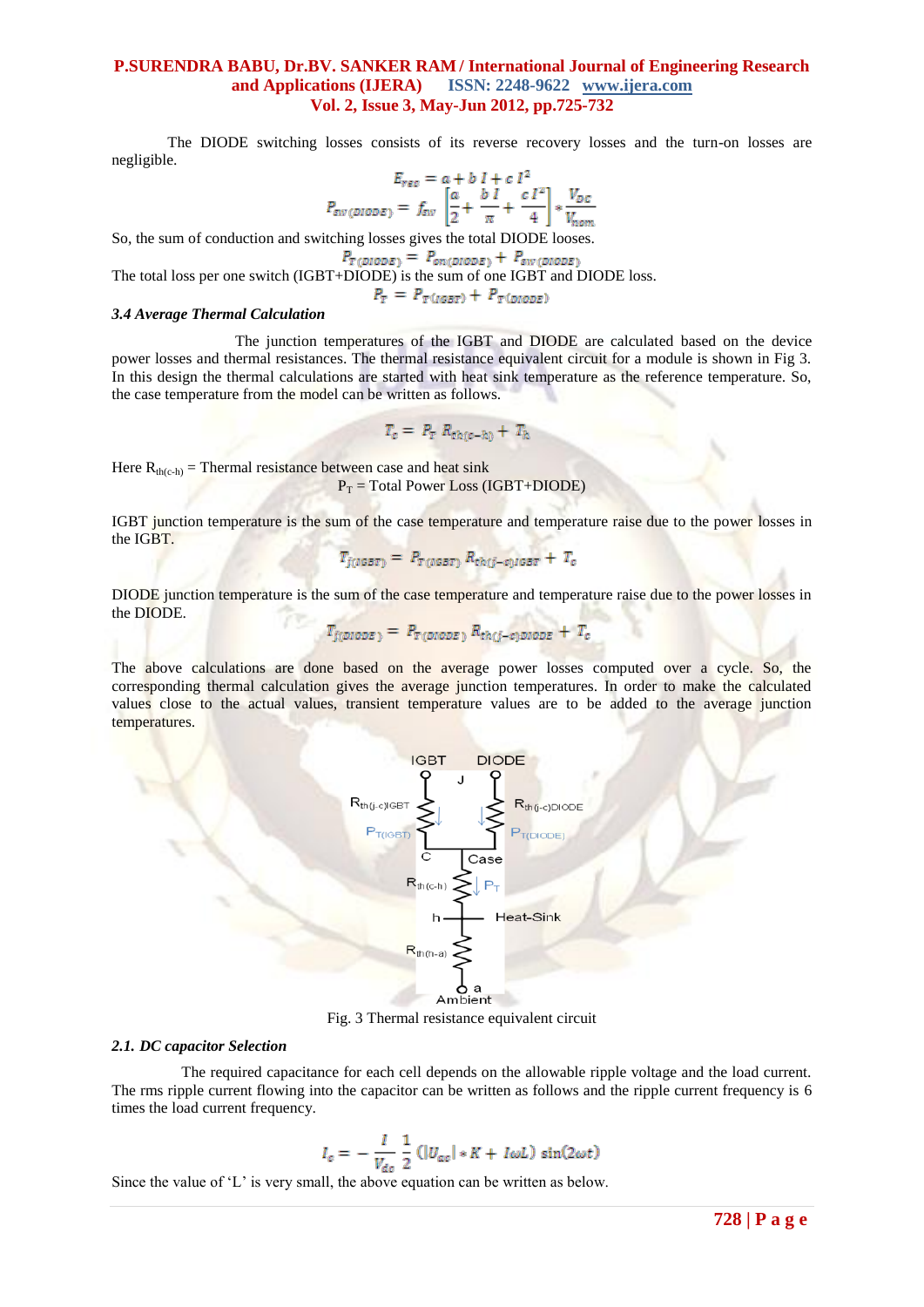$$
I_c = -\frac{I}{V_{dc}} \frac{1}{2} \left( |U_{ac}| * K \right) \sin(2\omega t)
$$

$$
I_c = -K \frac{1}{2} \frac{|U_{ac}|}{V_{dc}} * \sin(2\omega t) = -K \frac{m}{2} \sin(2\omega t)
$$

Here 'm' is the modulation index. Here

$$
\frac{m}{2} I \sqrt{2} = C 2\omega * \Delta V V_{dc}
$$

$$
C = \frac{m}{4\omega} \frac{1}{\Delta V V_{dc}} \sqrt{2} I
$$

# **4. Matlab/Simulink Modeling of DVR**

The Matlab/Simulink model of DVR is shown in Fig.4. This Three main blocks named as source block, sag/swell creation block and inverter block.



Fig.4 Control Scheme and test system implemented in MATLAB/SIMULINK to carry out DVR simulation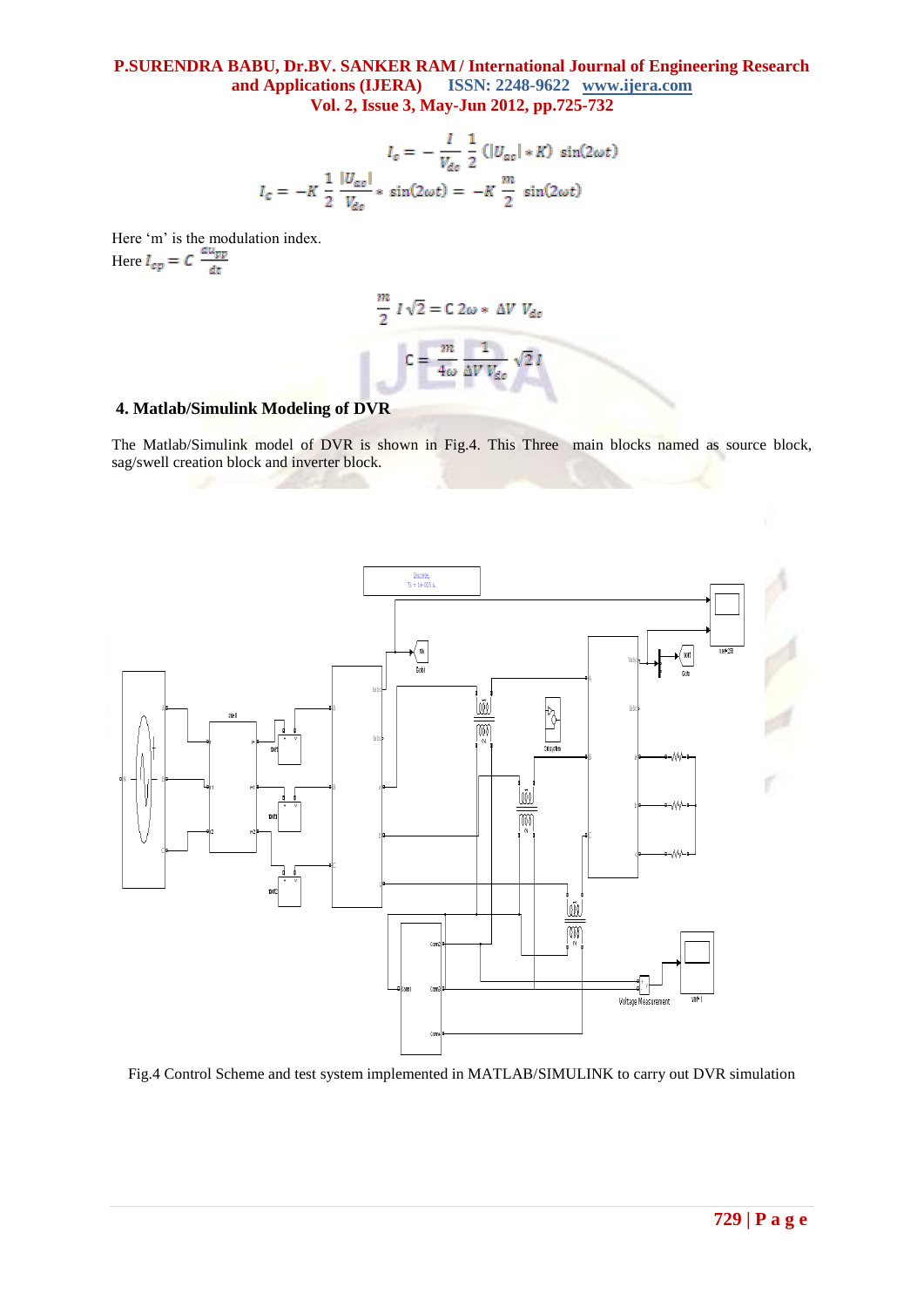

Fig.5 shows simulation results for voltage swell compensation. It is clear that even though there is increase in supply voltage the output voltage is almost constant.



Fig. 6 Inverter output voltage during voltage swell mitigation

Fig.6 shows the inverter output voltage. It is clear that under normal condition inverter output voltage is zero, but during swell inverter is producing equal and opposite voltage to swell.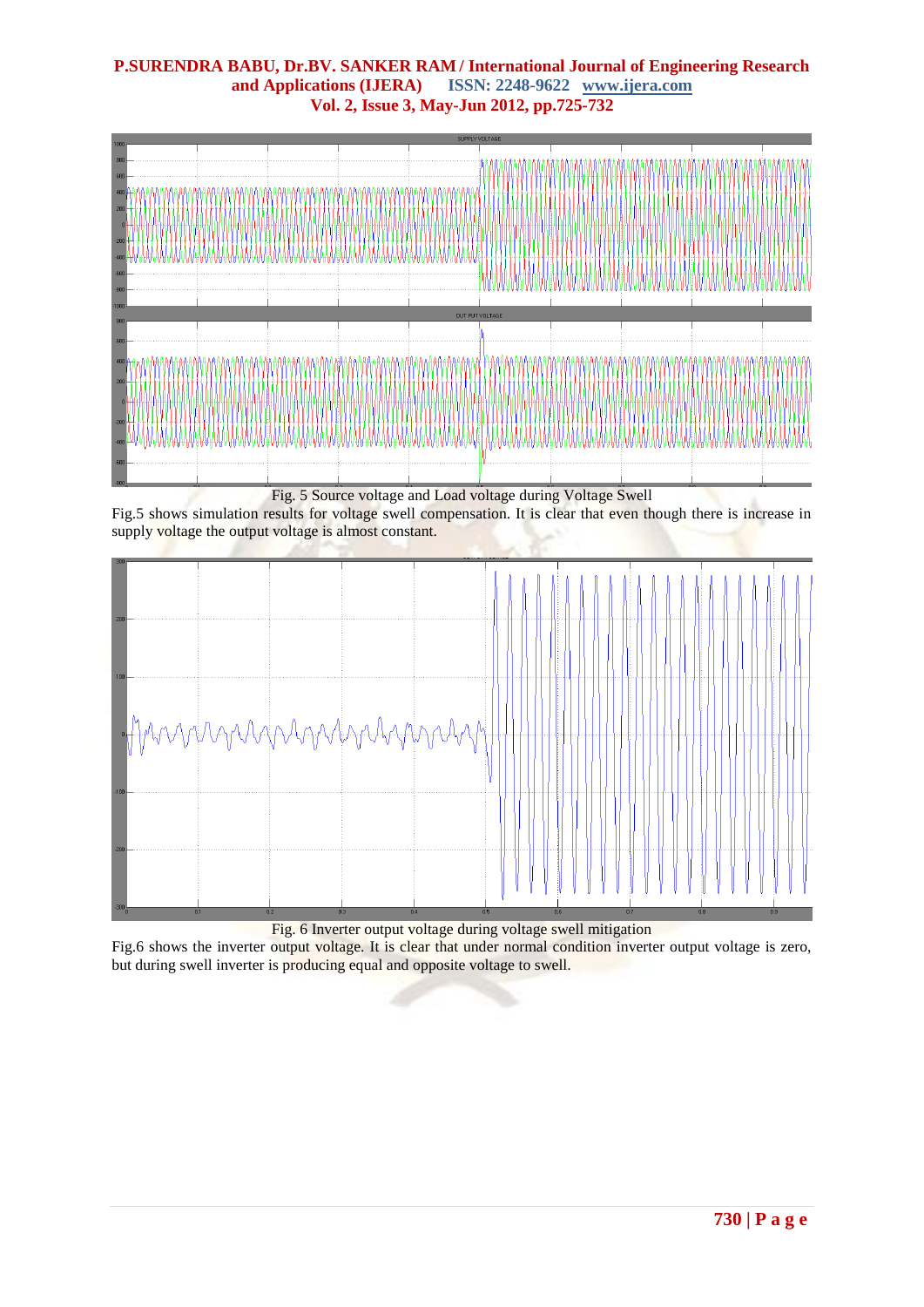

Fig. 7 Source voltage and Load voltage during Voltage Swell and Sag

Fig.7shows simulation results for voltage swell and sag compensation. From the simulation result it is clear that even through there is swell and sag in the supply voltage, output voltage is almost constant.



Fig. 8 Inverter output voltage during voltage swell and sag mitigation

Fig.8 shows the inverter output voltage. It is clear that under normal condition inverter output voltage is zero, but during swell inverter is producing equal and opposite voltage to swell and sag

# **6.Conclusion**

This paper describes the problem of voltage sags and swells and its severe impact on non linear loads or sensitive loads. The dynamic voltage restorer (DVR) has become popular as a cost effective solution for the protection of sensitive loads from voltage sags and swells. The design procedure for various components of DVR is presented. Finally Matlab/Simulink based model is developed and simulation results are presented.